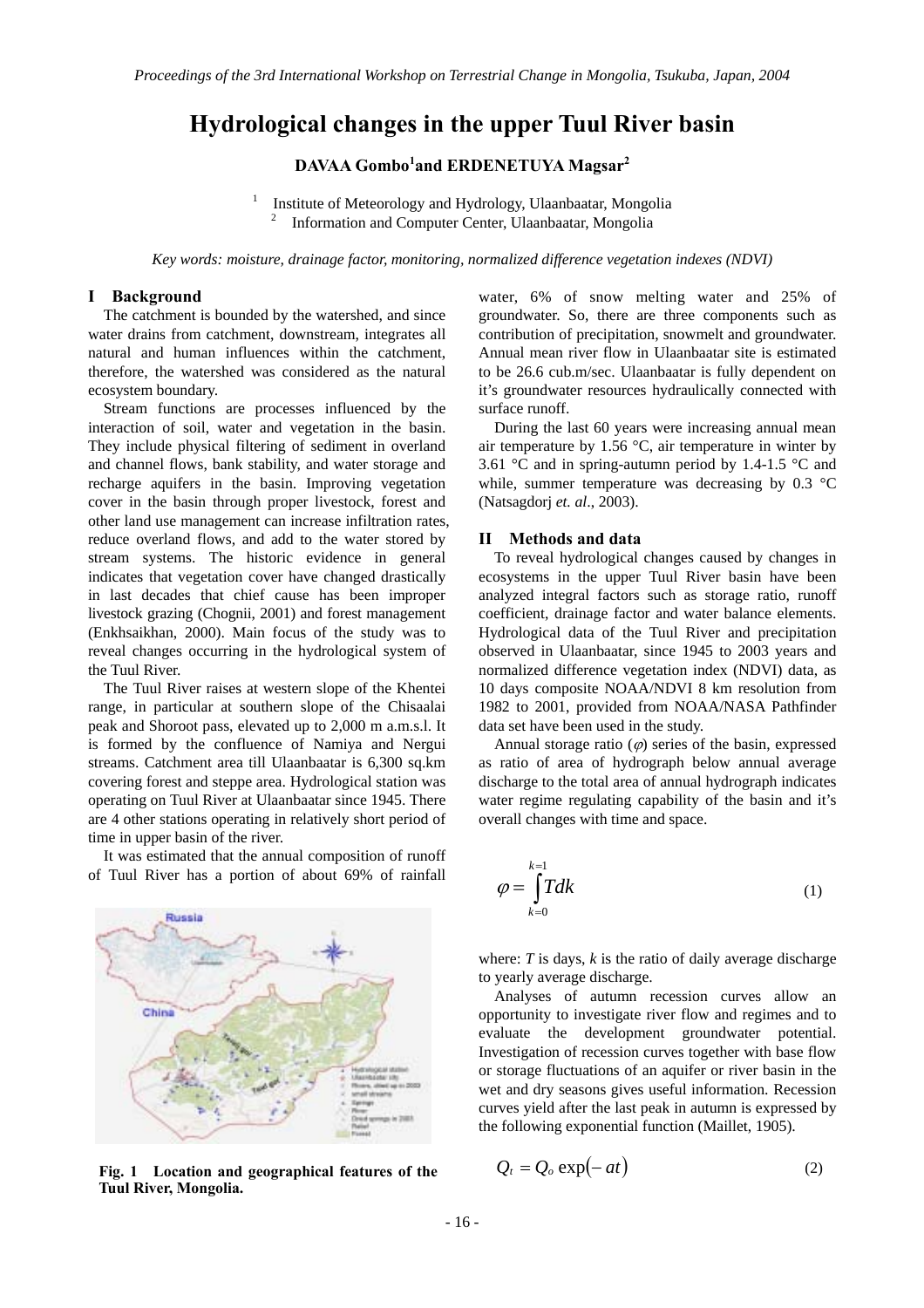where:  $Q_t$  – autumn recession flow at time *t*, m<sup>3</sup>/s,  $Q_o$  – autumn flow at the beginning of the recession period  $(t =$ 0),  $\text{m}^3$ /s, *a* – storage variation or drainage factor, 1/day, *t* – duration recession flow, day.

Runoff coefficient (*C*) expressed as ratio of runoff depth to the basin average precipitation, indicates changes in elements of water balance in the basin (6). Observation data on runoff depth and basin average precipitation series are divided into two periods namely period with natural flow regime and period with influences of anthropogenic pressures in the basin. Then average runoff coefficient in the period of natural flow regime of river is determined by following:

$$
C_{natural} = \frac{h_{natural}}{P_{basin}}
$$
 (3)

where, *Cnatural* is runoff coefficient in the period of natural flow regime, *hnatural* is annual runoff depth, mm, *Pbasin* is annual and basin average precipitation, mm in the same period.

Natural flow rate in the period of increased anthropogenic pressures is determined using the runoff coefficient in the period of natural flow regime and precipitation occurred in the period of increased anthropogenic pressures, as follows.

$$
h_{natural\ in\ anthropogenic\ period} = C_{natural}\ P_{anthropogenic\ period}
$$
 (4)

Then, change in runoff will be the difference runoff in the period of natural flow regime (*hnatural in anthropogenic period* ) and runoff, observed in the period of increased anthropogenic pressures *hanthropogenic period*.

$$
\Delta h = h_{natural\ in\ anthropogenic\ period} - h_{anthropogenic\ period}
$$
 (5)

## **III Results and discussions**

The value of discharge recession coefficient decreases then the underground retardation increases. In that case recession curve is less steep but longer. The curve indicates large dynamic (above the river level) reserves of the aquifer. The rivers of this type of aquifer are mostly permanent. Oppositely, when "a" is large, the recession curve is steep and the underground has poor retardation capability. Dynamic reserves in this case are very quickly depleted making the reserves only temporary so the river of such aquifers is intermittent. Drainage factor of the Tuul River at Ulaanbaatar has clearly increasing trend in last 56 years. Therefore, underground retardation decreases due to change in natural characteristics of the river basin (Davaa and Sharkhuu, 2001). Drainage factor values range from 0.04 to 0.01. Increase in drainage factor or storage ratio "a" indicate that size of active drainage decreases in the basin (fig.2).



**Fig. 2 Drainage factor trend of the Tuul River basin (Tuul-Ulaanbaatar).** 

Cyclic fluctuation of annual flows of the Tuul River is clearly indicated by the curve  $sum(k-1)/Cv$  verses with time. Where  $k=Q_i$  /  $Q_{average}$ . There are 2 cycles. First cycle is observed in the period of 1945-1976 and second one is in the period of 1977-2003. These 2 periods are highly distinguished by anthropogenic pressures. First period is considered to be the period of natural flow regime and second period is period with increased anthropogenic pressures in the basin (fig. 3).



**Fig. 3 Cyclic pattern of annual flows of the Tuul River at Ulaanbaatar.**

Relating annual precipitation observed in Ulaanbaatar (Buyant-Ukhaa meteo. station) with effective rainfall or runoff depth of the Tuul River at Ulaanbaatar, annual basin average precipitation in last cycle has been approximated by the following regression equation (fig. 4).



**Fig. 4 Relationship of precipitation observed in Ulaanbaatar and effective rainfall or runoff depth of the Tuul River.**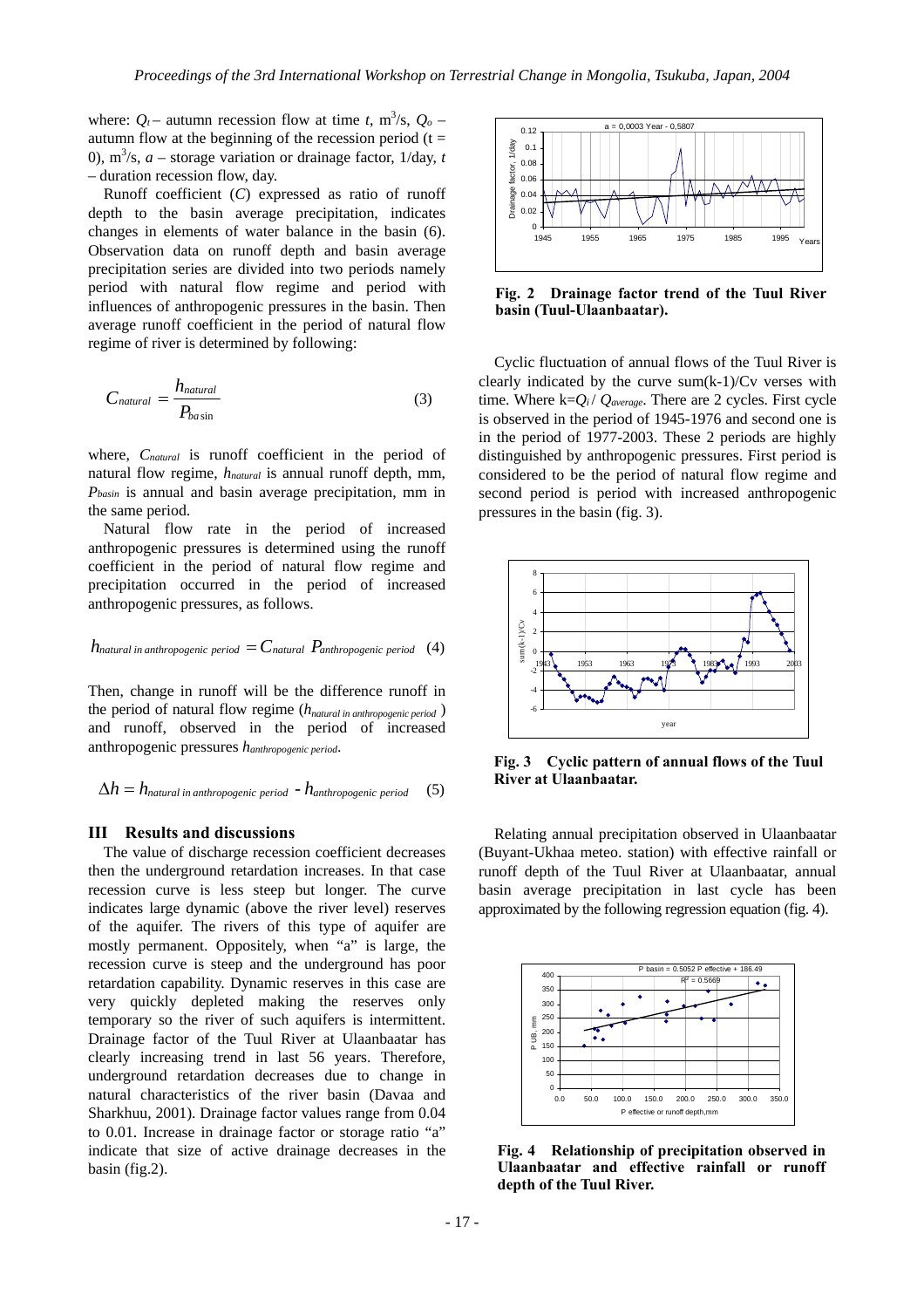Basin average evapotranspiration has been estimated by simple water balance equation, assuming that change in water storage in year is near zero. Annual flow series are remarkably and basin average precipitation are slightly increasing, while evapotranspiration or evapotranspiration and change in water storage are drastically decreasing in last 60 years (fig. 5).



**Fig. 5 Annual runoff (hmm), basin average precipitation (***Pbasin***) and evapotranspiration or evapotranspiration and change in water storage (E±∆S).**

Analyses of annual runoff coefficients, expressed as ratio of annual runoff depth to the basin average precipitation show its increasing trend, indicating increase in overland flow or direct runoff and decrease in groundwater recharge (fig. 6).



**Fig. 6 Runoff coefficient time series and its tendency of change, Tuul River at Ulaanbaatar.**

Basin average precipitation was 251 mm in the period of 1945-1976 and its slight increase (257 mm) is observed in the next period of 1977-2003. However, annual and long term mean flow of the Tuul River was 128 mm in the first and increased till 139 mm in the second periods. Following these changes annual evapotranspiration and water storage in the basin have been decreasing from 123 mm in the first and till 118 mm in the second periods. This evidences that annual runoff coefficient has increased by 0.03 value, indicating degrease in roughness in the basin. Decrease of roughness indicates degradation of vegetation cover in the basin. With increasing runoff coefficient decreases

annual storage ratio  $(\varphi)$  series and it indicates flow regime regulating capability of the basin has been decreasing. Change of runoff coefficient of 0.03 corresponds to the change of storage ratio by 0.005. It means that runoff coefficient is sensitive indicator than storage ratio, which is function of flow regime regulators as forest, wetland and lakes in the basin (fig. 7).



**Fig. 7 Relationship between runoff coefficient and storage ratio of the Tuul River at Ulaanbaatar in the second period.**

Therefore, storage ratio is somewhat function of vegetation cover dynamics. However, between NDVI and storage ratio wasn't revealed good relationship in the particular basin. However, with increasing NDVI the water regime regulating capability in the basin increases (fig.8).



**Fig. 8 Relationship between storage ratio and normalized difference vegetation indexes (NDVI) in the basin.**

Decrease in active drainage area, degradation of vegetation cover, leading to the deterioration of flow regime, regulating capability lead to increase in vulnerability to flooding. Annual maximum discharge series show that it tends to increase and duration of occurrence of rainfall floods decreases from 15 days to 12 days in the basin (fig. 9).